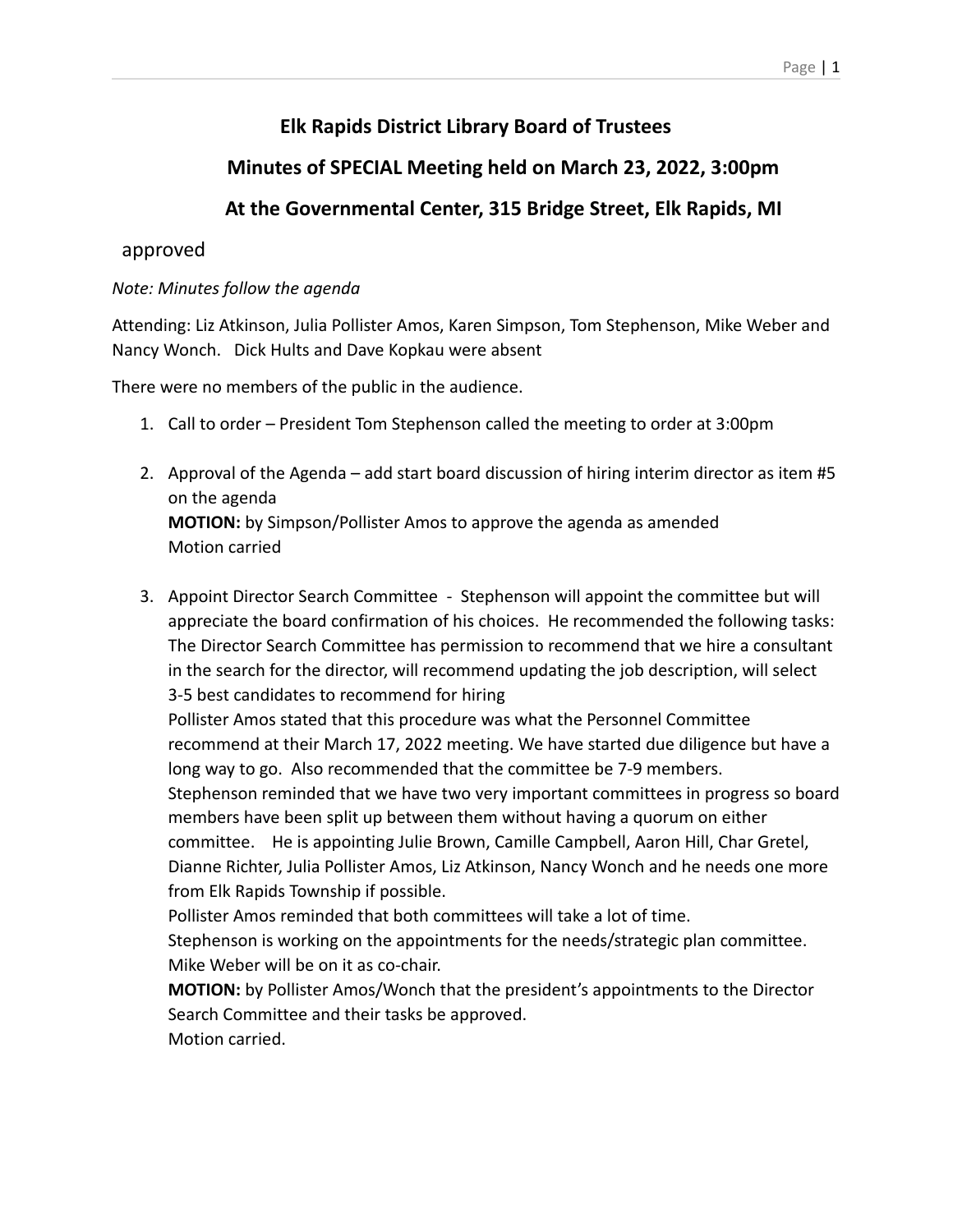4. Direct Finance Committee to find a contract bookkeeper – Atkinson is searching for a bookkeeper

Miller stated that the board can not hire staff. Pollister Amos stated that it was being discussed to have it be a contract hire and the Finance Committee had recommended that they be authorized to go out and seek recommendations on who to hire. Wonch asked if an RFP was required. Pollister Amos stated that it was likely to only be a 2-3 hour task not a full time job similar to the hire of the recording secretary.

**MOTION:** by Wonch/Pollister Amos for Finance Committee to seek potential contracts for bookkeeper services for the library including advertising

Hults – absent Kopkau – absent Pollister Amos **–** Yes Atkinson – Yes Simpson – Yes Wonch – Yes Weber – Yes Stephenson – Yes Motion carried

5. Discuss appointing interim director – Stephenson talked to Aaron Hill and he does not plan on applying for the Director position, so he would be eligible to be on the search committee. He volunteered to be the interim director and there will be conversation with the Personnel committee regarding potential compensation. Simpson asked if his hours would change. Miller stated that her conversation with him would not increase his hours. Wonch asked about overtime if he went to full time. Miller stated that as interim director that he would be a part of every committee that we have and he does not get paid extra for that, he just has to do it. The Personnel committee will follow up to confirm if the interim director does, in fact, have to attend every committee meeting of the board.

**MOTION:** by Simpson/Wonch to allow the Personnel Committee to negotiate with Aaron Hill and make a recommendation to the board on a wage increase to compensate him for the temporary increase in responsibilities as interim director.

Simpson – Yes Hults – absent Stephenson – Yes Wonch- Yes Kopkau – absent Weber – Yes Pollister Amos – Yes Atkinson - Yes Motion carried